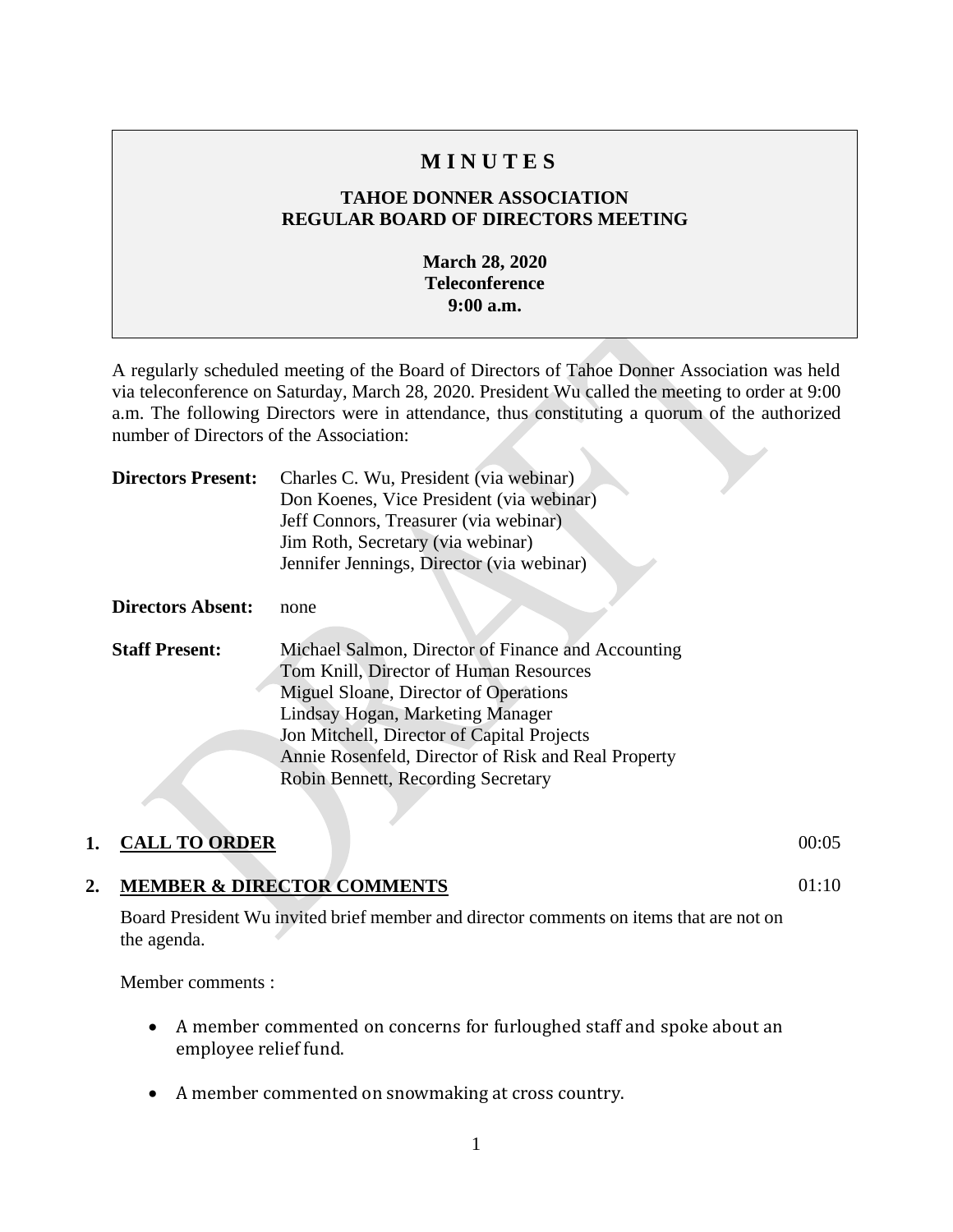Director comments were made regarding:

• Director Roth assured homeowners that the board is looking carefully at legislation and options for staff.

Members may submit additional comments by email to the Board of Directors at [board@tahoedonner.com.](mailto:board@tahoedonner.com) (Members are recognized to comment on agenda items as they occur).

# **3. ACTION: CONSENT CALENDAR**

(Board of Directors)

Items listed under the Consent Calendar are considered to be routine and were acted on as follows:

- January 31, 2020 Meeting Minutes
- February 22, 2020 Meeting Minutes
- March 2, 2020 Meeting Minutes Executive Session Report
	- March 2, 2020
	- March 12, 2020
	- March 16, 2020
- 5501 Report

Director Koenes moved to approve the consent calendar seconded by Director Wu Motion Passed:  $5 - 0$ 

#### **4. COMMITTEE / TASK FORCE REPORTS**

(Committee/Task Force Chairs)

The Board of Directors reviewed the Committee / Task Force written minutes and reports as a routine monthly procedure.

#### **5. Action: Town of Truckee Presentation – Donner Pass Road East End Traffic Study** N/A(Town of Truckee Staff)

This item was removed from the agenda and tabled to April.

09:23

08:47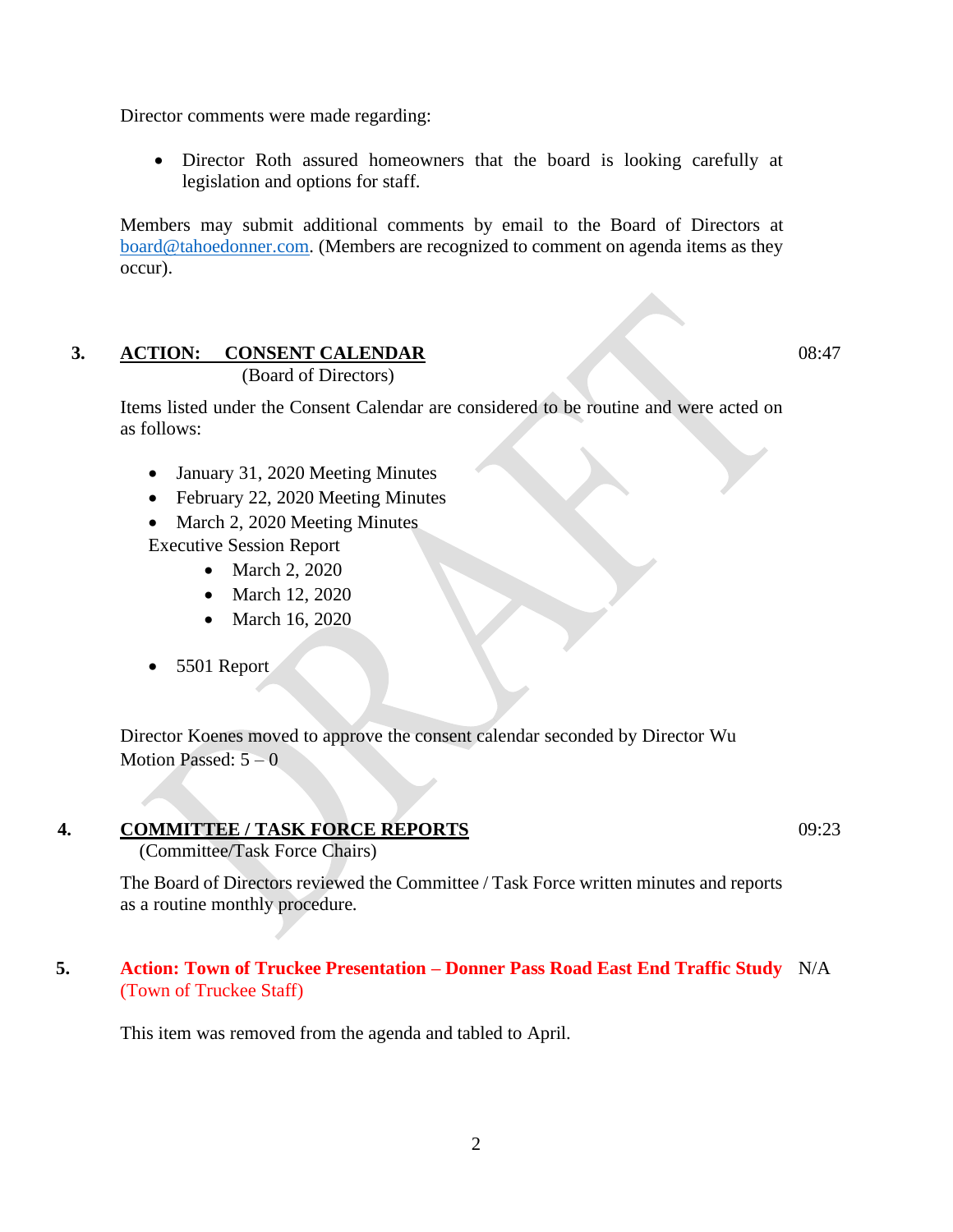#### **6. Action: Town of Truckee TSSA-1 Fund/Town Transportation Projects** (Town of Truckee Staff) N/A

This item was removed from the agenda and tabled to April.

#### **7. Break taken at 10:45 a.m.**

The Board of Directors reconvened at 10:55 a.m.

#### **8. Action: 2020 Financed Related Project Prioritization and Finance Committee Goals** 2:17:10 (Board, STT, and Finance Committee Chair)

The Board of Directors reviewed the Finance Committee 2020 List of Recurring and Special Task list. The modifications submitted by Director Wu were also reviewed.

After discussion, Director Roth moved to approve the task list including modification to number 3 to read as Assist management in the development of high-level valuation estimates of potential purchases of property as needed and amending number 4 to read as Compile a comprehensive list of TDA buidings then develop longer-term funding alternatives for their eventual remodeling or replacement seconded by Director Wu. Motion Passed:  $5 - 0$ 

#### **9. Action: Association Update**

(Annie Rosenfeld, Mike Salmon and Miguel Sloane)

The Board of Directors received an update by Annie Rosenfeld on employee status and business priorities due to COVID-19. Mike Salmon provided the board with the financial impacts due to COVID-19. Annie also presented the board with a brief update on the goals and objectives. The Board of Directors also reviewed an updated survey calendar presented by Lindsay Hogan. There was consensus by the board for Lindsay to continue moving forward on the creation of the member survey.

#### **10. Discussion: GM Update**

(Charles C. Wu, Board President)

Board President Charles Wu provided an update on the recruitment process of the General Manager.

2:12:58

1:44:34

12:44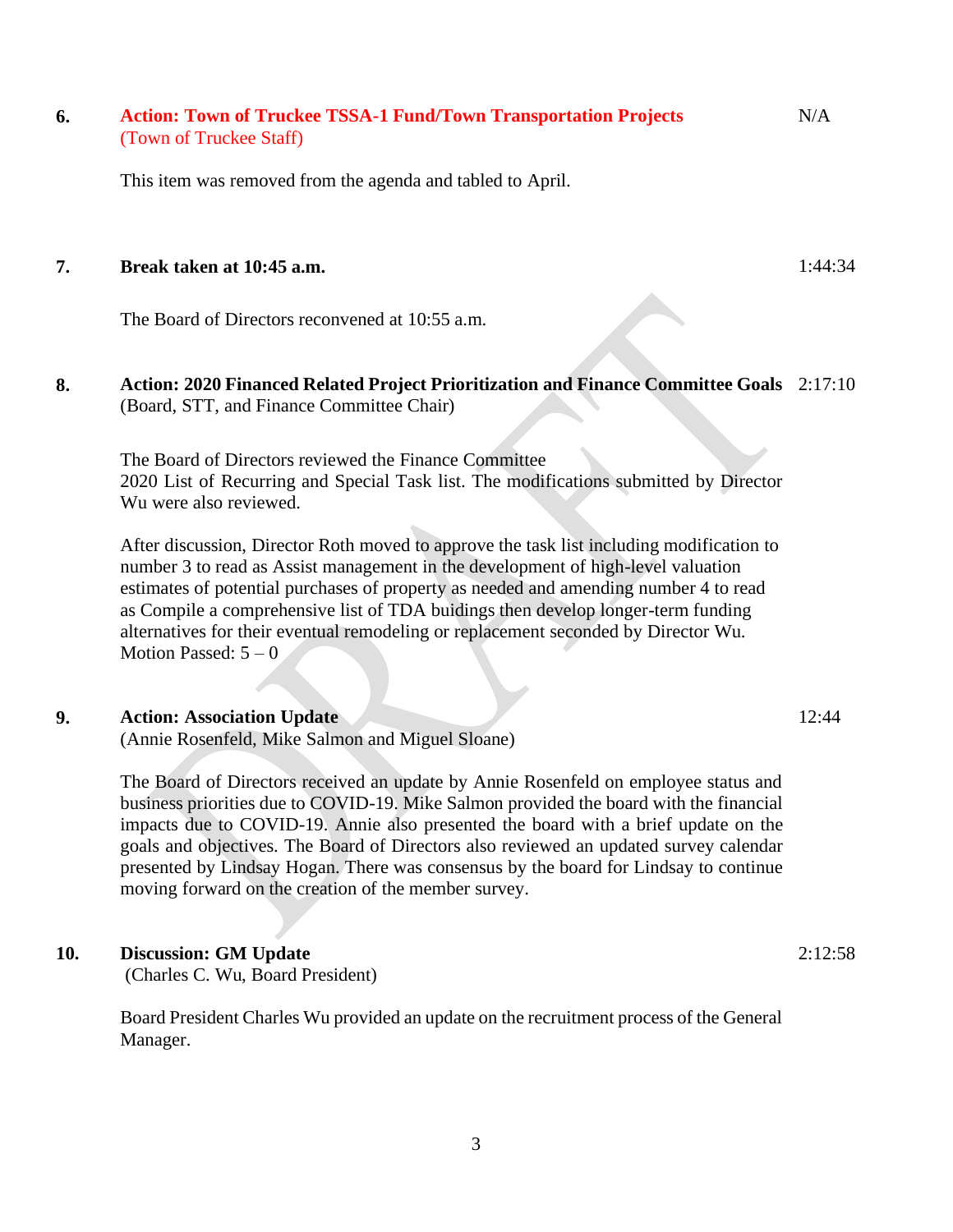| 11. | <b>Action: Capital Projects Update</b><br>(Jon Mitchell, Director of Capital Projects)                                                                                                                                                                                                 | 2:54:00                |
|-----|----------------------------------------------------------------------------------------------------------------------------------------------------------------------------------------------------------------------------------------------------------------------------------------|------------------------|
|     | The Board of Directors reviewed the list of priorities provided by Jon Mitchell. After<br>discussion there was consensus by the board to add snowmaking on the April 9 agenda.                                                                                                         |                        |
| 12. | <b>Working Lunch</b>                                                                                                                                                                                                                                                                   |                        |
|     | Due to holding this board meeting remotely, the board did not take a lunch break.                                                                                                                                                                                                      |                        |
| 13. | <b>Action: Recording Committee Meetings</b><br>(Board of Directors)                                                                                                                                                                                                                    | 3:51:14                |
|     | Director Wu moved to approve the recording of committee meetings when possible with<br>the exception of Architectural Standards and Covenants Committee seconded by<br>Director Koenes. Motion Passed: $5-0$                                                                           |                        |
| 14. | Action: Board Leadership Training and CAI Board Member Tool Kit<br>(Board of Directors)                                                                                                                                                                                                | 3:51:49                |
|     | Annie Rosenfeld provided a training presentation to the Board of Directors.                                                                                                                                                                                                            |                        |
|     | After brief discussion, Director Connors moved to approve offering the leadership<br>training to all board members, committee members and election candidates on a<br>voluntary basis and to be reimbursed by Tahoe Donner Associaion seconded by<br>Director Wu. Motion Passed: $5-0$ |                        |
| 15. | <b>EXECUTIVE SESSION (closed to members)</b>                                                                                                                                                                                                                                           | <b>Not</b>             |
|     | The Board adjourned to executive session at 1:05 p.m.                                                                                                                                                                                                                                  | Recorded               |
| 16. | <b>ADJOURNMENT</b><br>There was board consensus to adjourn the meeting at 3:58 p.m.                                                                                                                                                                                                    | <b>Not</b><br>Recorded |
|     |                                                                                                                                                                                                                                                                                        |                        |

Submitted by:

Jim Roth, Board of Directors Secretary

\_\_\_\_\_\_\_\_\_\_\_\_\_\_\_\_\_\_\_\_\_\_\_\_\_\_\_\_\_\_\_\_\_\_\_\_\_\_